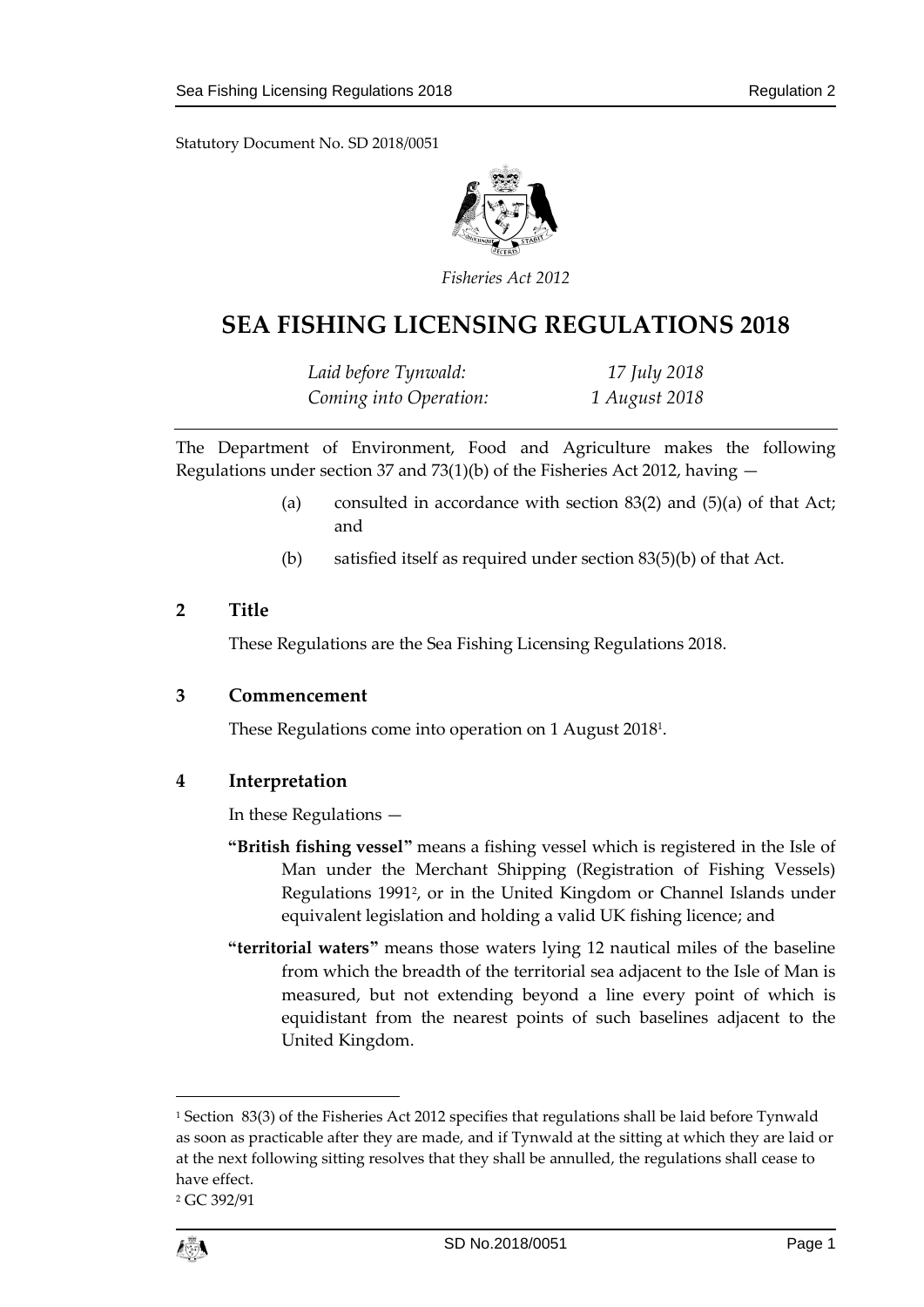## **5 Restriction on fishing**

No person may fish for, take or kill sea-fish in territorial waters from any British fishing vessel other than under the authority of and in accordance with the conditions of a sea fishing licence issued by the Department.

# **6 Applications for, duration and transfer of licences**

- (1) An application for, or renewal of, a sea fishing licence must be made in paper or electronic form as required by the Department and must be accompanied by the specified fee which is refundable if a licence is not granted.
- (2) A sea fishing licence granted under this regulation relates to a named British fishing vessel and—
	- (a) is issued with effect from a date determined by the Department; and
	- (b) expires on 31 March 2019, unless the circumstances set out in paragraph (3) apply before that expiry, in which case the licence expires with immediate effect.
- (3) The circumstances are
	- (a) ownership of the vessel is transferred; or
	- (b) the vessel sinks, is scrapped or is for any other reason deregistered.
- (4) The fee for a sea fishing licence granted under this regulation is £313.
- (5) A sea fishing licence becomes invalid if there is any change to  $-$ 
	- (a) nominee details;
	- (b) ownership details;
	- (c) sea fishing licence details made at the licence-holder's request;
	- (d) vessel's registration details, including name, port of registration, port letters and numbers or register number; or
	- (e) vessel's technical details, including length, breadth, tonnage or engine power.
- (6) In any of the circumstances specified in paragraph  $(5)$ , a fee of  $£40$  is payable for the issue of a replacement sea fishing licence.
- (7) A fee of  $E25$  is payable for the issue of a replacement or duplicate sea fishing licence for any reason other than those circumstances referred to in paragraph (5).

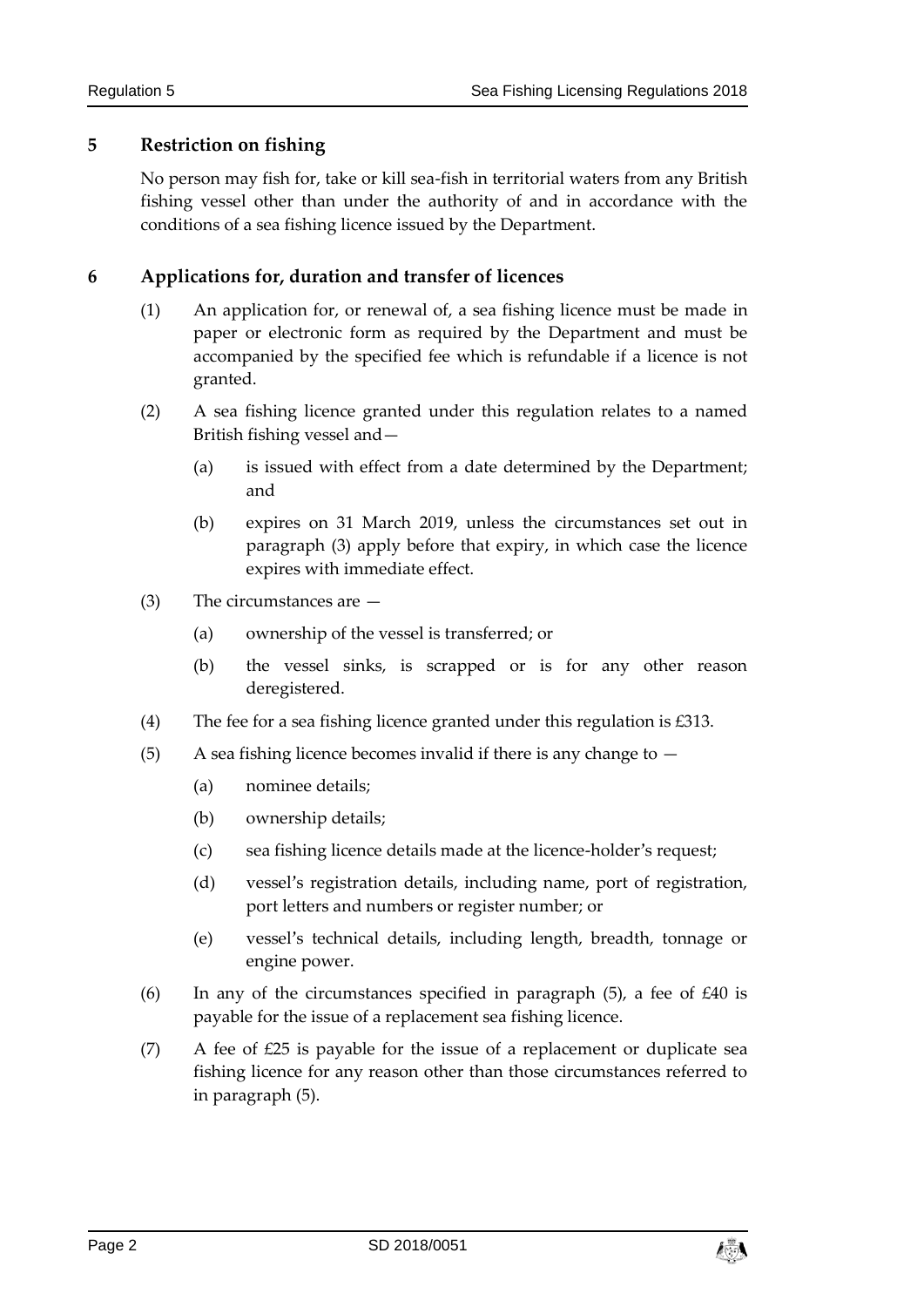## **7 Revocations**

The following are revoked—

- (a) Sea Fishing Licensing Regulations 2015<sup>3</sup>;
- (b) Sea Fishing Licensing (Amendment) Regulations 2017<sup>4</sup> ;
- (c) Sea Fishing Licensing (Amendment) Regulations 2018<sup>5</sup> .

#### **MADE 25 JUNE 2018**

**GEOFFREY BOOT** *Minister for Environment, Food and Agriculture*

<sup>5</sup> SD 2018/0069



1

<sup>3</sup> SD 2015/0070

<sup>4</sup> SD 2017/0052